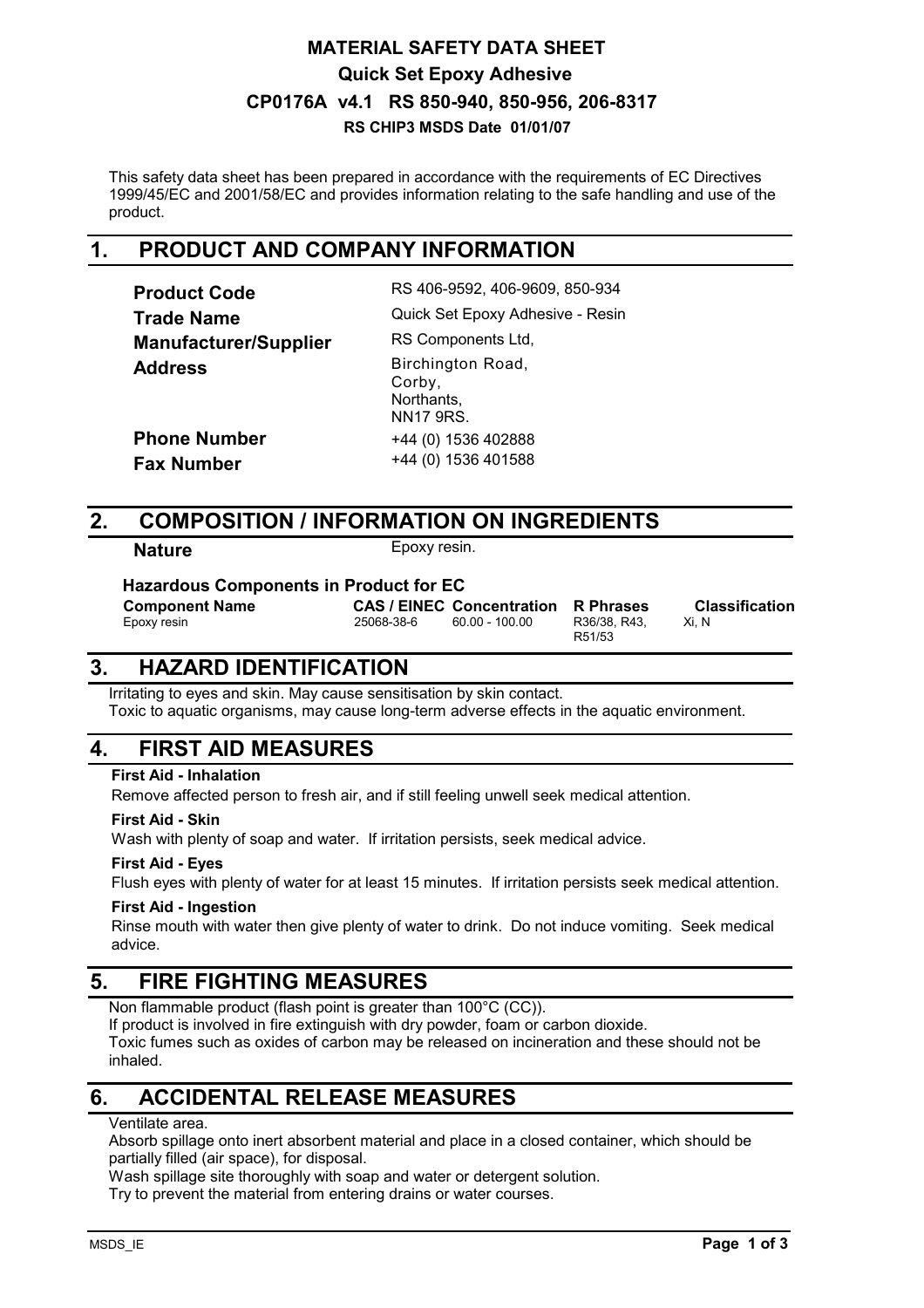## **CP0176A v1.0 RS 850-940, 850-956, 206-8317 RS CHIP3 MSDS Date 01/10/05 MATERIAL SAFETY DATA SHEET Quick Set Epoxy Adhesive**

# **7. HANDLING AND STORAGE**

#### **Handling**

Use in a well ventilated area. Prolonged or repeated skin contact should be avoided to minimise any risk of sensitisation.

#### **Storage**

Storage temperature range 1°C to 25°C. Keep in a cool, well-ventilated area. Store in original containers.

## **8. EXPOSURE CONTROLS / PERSONAL PROTECTION**

In circumstances where there is a potential for prolonged or repeated skin contact, the use of disposable gloves (polyethylene, natural rubber or equivalent ester-resistant material) is recommended.

## **9. PHYSICAL AND CHEMICAL PROPERTIES**

| <b>Physical State</b>                    | Viscous liquid.                 |
|------------------------------------------|---------------------------------|
| Colour                                   | Clear                           |
| Odour                                    | Mild. Characteristic.           |
| рH                                       | N/A                             |
| <b>Boiling Range/Point (°C)</b>          | > 200                           |
| Flash Point (CC) (°C)                    | > 200                           |
| <b>Specific Gravity</b>                  | 1.18.                           |
| Solubility in Water (kg/m <sup>3</sup> ) | Insoluble.                      |
| <b>Solubility in Acetone</b>             | Partially soluble               |
| <b>Vapour Pressure (mmHg</b>             | Less than 5 at 20 $^{\circ}$ C. |
| $@25^{\circ}C)$                          |                                 |
| <b>Explosion Limits (%)</b>              | N/A                             |

## **10. STABILITY AND REACTIVITY**

The product is relatively stable under normal conditions of use. Reacts vigorously with: oxidising agents. strong acids, strong bases.

# **11. TOXICOLOGICAL INFORMATION**

#### **Inhalation**

Due to the low volatility of the product there are no hazards associated with inhalation under normal conditions of use.

#### **Skin**

It is irritating and sensitising to the skin.

### **Eyes**

This product is an irritant to the eyes.

#### **Ingestion**

This product is considered to be of low toxicity having an acute oral LD50 (rat) >2000mg/kg by analogy to other similar products.

## **12. ECOLOGICAL INFORMATION**

Keep away from drains and open waters.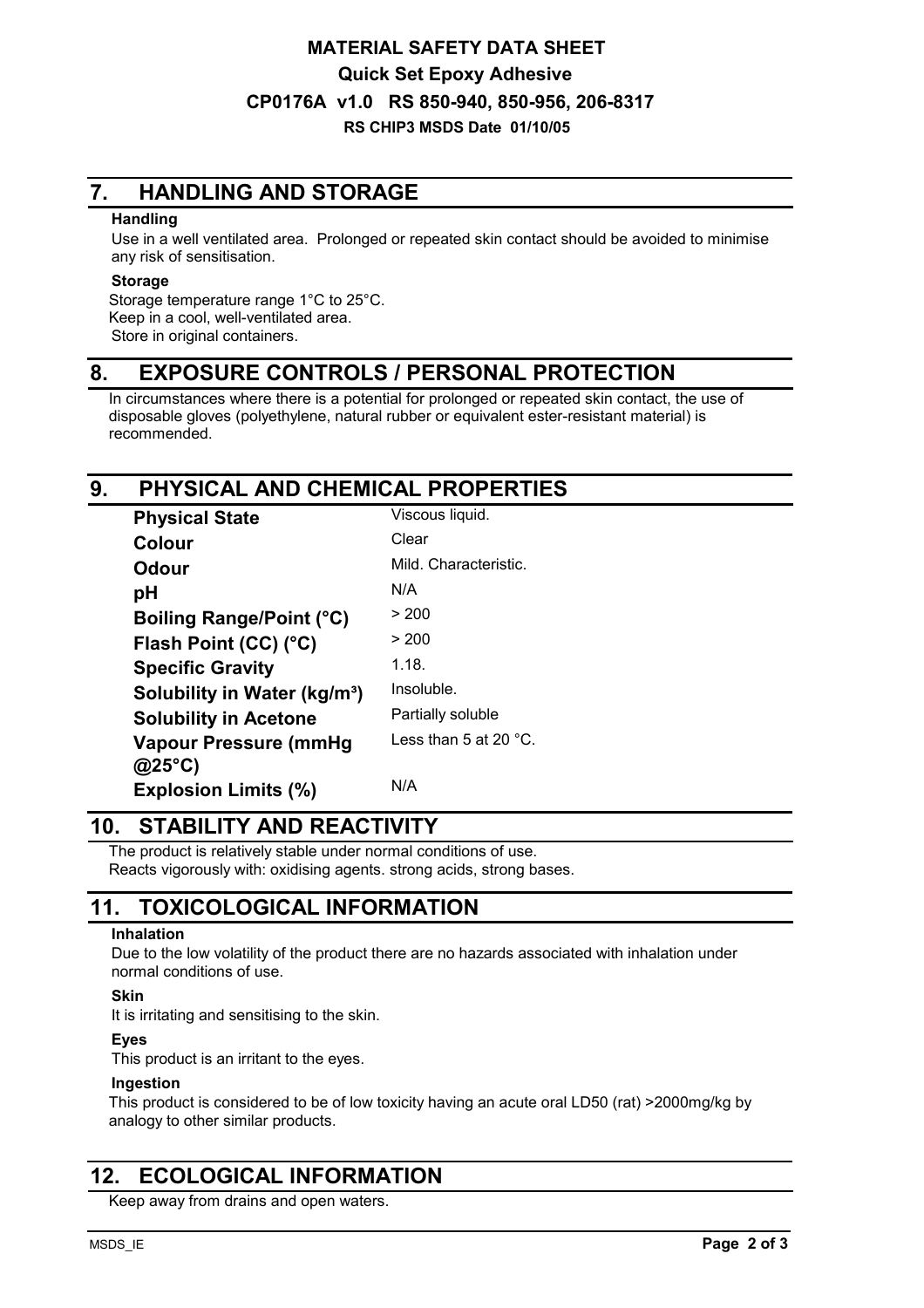## **CP0176A v1.0 RS 850-940, 850-956, 206-8317 RS CHIP3 MSDS Date 01/10/05 MATERIAL SAFETY DATA SHEET Quick Set Epoxy Adhesive**

#### **13. DISPOSAL CONSIDERATIONS** Dispose of in accordance with local and national regulations. Incinerate or bury in legal landfill. **14. TRANSPORT INFORMATION UN Number** 3082 Air (IATA) **Environmentally hazardous substance, liquid, n.o.s.,** Class 9, Packaging Grp III Sea (IMO) **Sea (IMO)** Environmentally hazardous substance, liquid, n.o.s., Class 9, Pkg Grp III EmS F-A, S-F . **Road (ADR)/Rail (RID)** Environmentally hazardous substance, liquid, n.o.s., Class 9, Pkg Grp III Classification code: M6 **15. REGULATORY INFORMATION Contains Contains** Contains epoxy constituents. See information supplied by the manufacturer. **Labelling Information** Irritant  $\sqrt{\sqrt{V}}$  Dangerous for the Environment **R** phrases R36/38 Irritating to eyes and skin. R43 May cause sensitisation by skin contact. R51/53 Toxic to aquatic organisms, may cause longterm adverse effects in the aquatic environment. **S phrases** S24 Avoid contact with skin. S26 In case of contact with eyes, rinse immediately with plenty of water and seek medical advice. S28 After contact with skin, wash immediately with plenty of soap and water. S37 Wear suitable gloves. S61 Avoid release to the environment. Refer to special instructions/Safety data sheets. **Voluntary Labelling** N/A **16. OTHER INFORMATION MSDS data revised** 21 May 2003 **Hazardous Components in Product for EC Component Name Component Name R Phrases**<br>
Epoxy resin Epoxy resin R51/53 R36/38 R36/38 Irritating to eyes and skin.<br>R43 R43 May cause sensitisation by sl R43 R43 R43 May cause sensitisation by skin contact.<br>R51/53 R51/53 Toxic to aquatic organisms, may caus R51/53 R51/53 Toxic to aquatic organisms, may cause long-term adverse effects in the aquatic environment.

This safety data sheet was prepared in accordance with Commission Directive 2001/59/EC adapting to technical progress for the 28th time Council Directive 67/548/EEC and Commission Directive 1999/45/EC.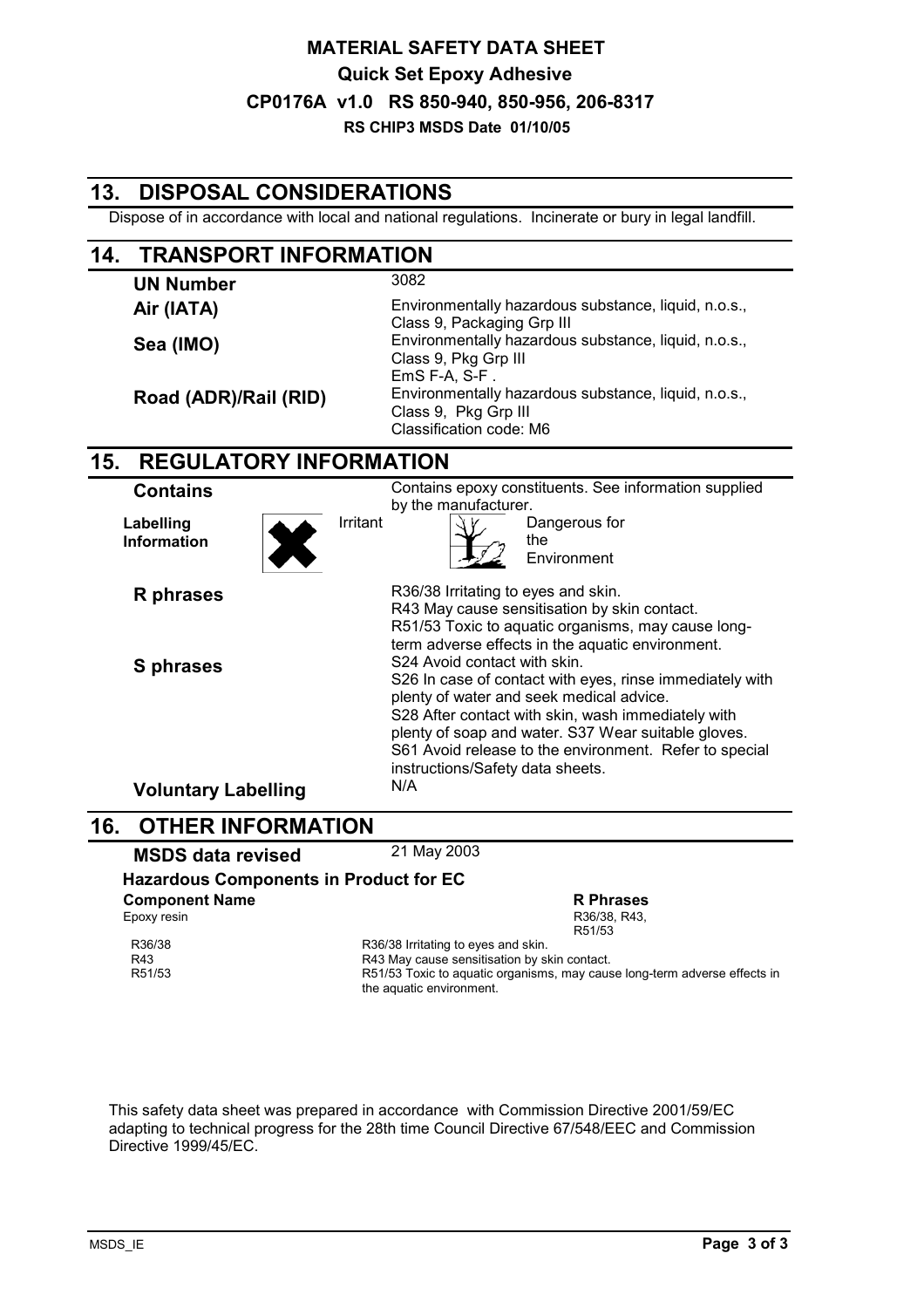# **CP0176B v4.1 RS 850-940, 850-956, 206-8317 MATERIAL SAFETY DATA SHEET Quick Set Epoxy Adhesive**

#### **RS CHIP3 MSDS Date 01/01/07**

This safety data sheet has been prepared in accordance with the requirements of EC Directives 1999/45/EC and 2001/58/EC and provides information relating to the safe handling and use of the product.

## **1. PRODUCT AND COMPANY INFORMATION**

| <b>Product Code</b>          | RS 406-9592, 406-9609, 850-934                                |
|------------------------------|---------------------------------------------------------------|
| <b>Trade Name</b>            | Quick Set Epoxy Adhesive - Hardener                           |
| <b>Manufacturer/Supplier</b> | RS Components Ltd,                                            |
| <b>Address</b>               | Birchington Road,<br>Corby,<br>Northants,<br><b>NN17 9RS.</b> |
| <b>Phone Number</b>          | +44 (0) 1536 402888                                           |
| <b>Fax Number</b>            | +44 (0) 1536 401588                                           |

## **2. COMPOSITION / INFORMATION ON INGREDIENTS**

9

**Nature** Epoxy resin.

**Hazardous Components in Product for EC**

**Component Name** CAS / EINEC Concentration R Phrases Classification 2.4.6-Tris (Dimethylaminomethyl) phenol 90-72-2 202-013-15.00 - 30.00 R22, R36/38 Xn, Xi 2,4,6-Tris (Dimethylaminomethyl) phenol 90-72-2 202-013- 15.00 - 30.00 R22, R36/38 Xn, Xi

## **3. HAZARD IDENTIFICATION**

Irritating to eyes and skin.

## **4. FIRST AID MEASURES**

#### **First Aid - Inhalation**

Remove affected person to fresh air, and if still feeling unwell seek medical attention.

#### **First Aid - Skin**

Wash with plenty of soap and water. If irritation persists, seek medical advice.

#### **First Aid - Eyes**

Flush eyes with plenty of water for at least 15 minutes. If irritation persists seek medical attention.

#### **First Aid - Ingestion**

Rinse mouth with water then give plenty of water to drink. Do not induce vomiting. Obtain medical attention.

## **5. FIRE FIGHTING MEASURES**

Non flammable product (flash point is greater than 100°C (CC)). If product is involved in fire extinguish with dry powder, foam or carbon dioxide. Trace amounts of toxic fumes may be released on incineration and the use of breathing apparatus is recommended.

## **6. ACCIDENTAL RELEASE MEASURES**

Ventilate area. Contain spillage, and absorb onto an inert absorbent such as sand or multisorb and place in a sealed container for supervised disposal. For small spills wipe up with paper towel and place in container for disposal. Wash spillage site thoroughly with soap and water or detergent solution. Try to prevent the material from entering drains or water courses.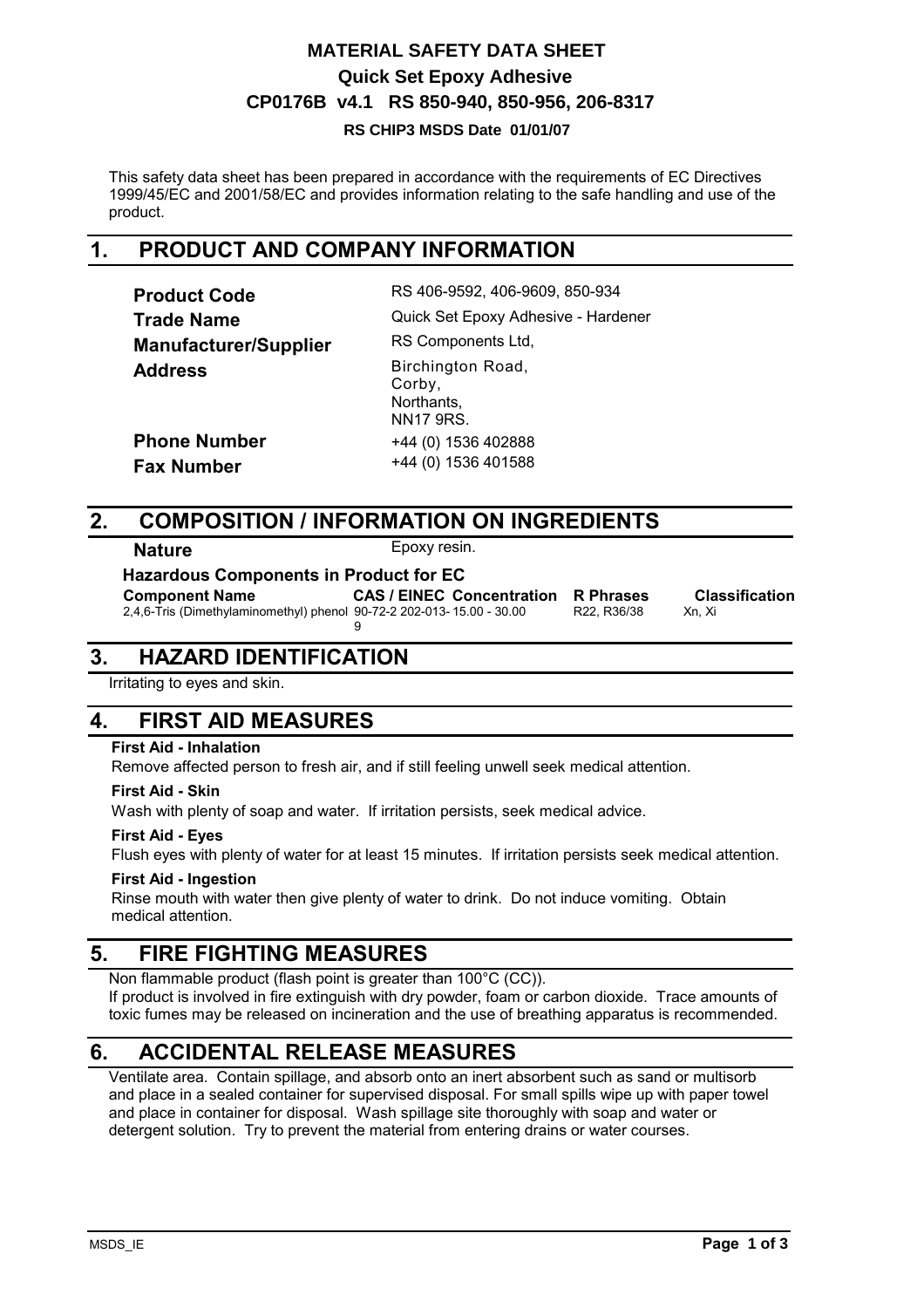# **CP0176B v4.1 RS 850-940, 850-956, 206-8317 MATERIAL SAFETY DATA SHEET Quick Set Epoxy Adhesive**

#### **RS CHIP3 MSDS Date 01/10/05**

# **7. HANDLING AND STORAGE**

#### **Handling**

Good industrial hygiene practices should be observed.

Use in a well ventilated area. Prolonged or repeated skin contact should be avoided to minimise any risk of sensitisation. In circumstances where there is a potential for prolonged or repeated skin contact, the use of disposable gloves (polyethylene, natural rubber or equivalent esterresistant material) is recommended. Safety glasses should be worn.

#### **Storage**

Storage area should be cool, dry, well ventilated and out of direct sunlight. Store in original containers at 8°C-21°C and do not return residual materials to containers as contamination may reduce the shelf life of the bulk product.

## **8. EXPOSURE CONTROLS / PERSONAL PROTECTION**

Good industrial hygiene practices should be observed. Use in well ventilated area. In circumstances where there is a potential for prolonged or repeated skin contact, the use of rubber gloves is recommended. Safety glasses should be worn.

## **9. PHYSICAL AND CHEMICAL PROPERTIES**

| <b>Physical State</b>                    | Liquid.            |
|------------------------------------------|--------------------|
| Colour                                   | Amber.             |
| Odour                                    | Ammonia-like       |
| рH                                       | Alkaline           |
| <b>Boiling Range/Point (°C)</b>          | No data.           |
| Flash Point (CC) (°C)                    | >100               |
| <b>Specific Gravity</b>                  | 1.13.              |
| Solubility in Water (kg/m <sup>3</sup> ) | Partially soluble. |
| <b>Solubility in Acetone</b>             | No data.           |
| Vapour Pressure (mmHg                    | No data.           |
| $@25^{\circ}C)$                          |                    |
| <b>Explosion Limits (%)</b>              | Not applicable.    |

# **10. STABILITY AND REACTIVITY**

The product is relatively stable under normal conditions of use. Avoid contact with strong acids, strong bases, strong oxidising agents and strong reducing agents.

## **11. TOXICOLOGICAL INFORMATION**

#### **Inhalation**

Exposure to vapour at high concentrations may cause irritation of nose, throat and respiratory tract, coughing, and difficulty with breathing.

#### **Skin**

This product is classified as a skin irritant.

### **Eyes**

This product is an irritant to the eyes.

#### **Ingestion**

This product is considered to be of low toxicity having an acute oral LD50 (rat) >2000mg/kg by analogy to other similar products.